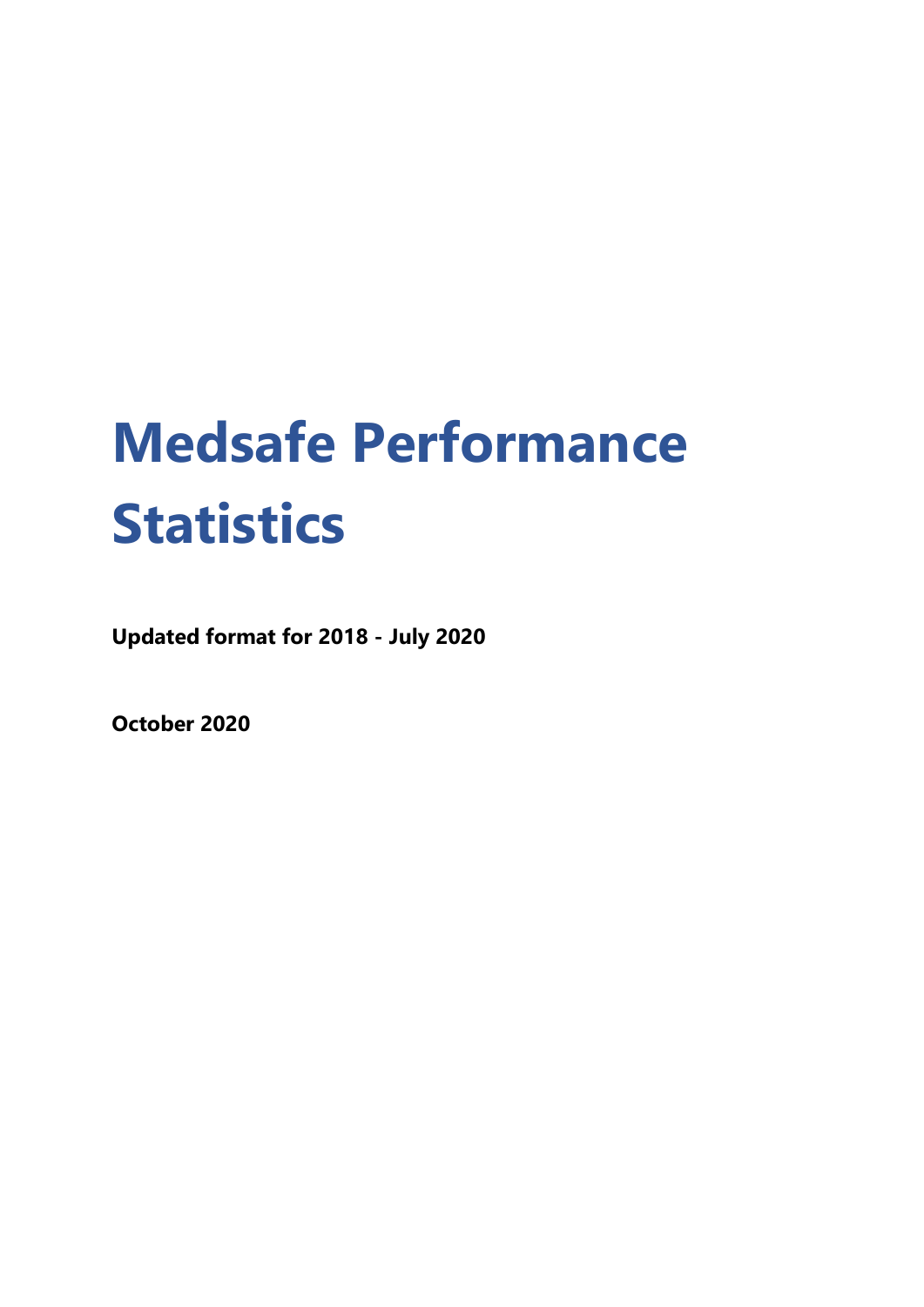# **Medsafe performance statistics**

This page contains information about Medsafe's processing times for applications. For more information about the types of applications, see [Part 2: Obtaining approval](https://www.medsafe.govt.nz/regulatory/Guideline/GRTPNZ/Part2.pdf)  [for new and changed medicines and related products the Guideline on Regulation of](https://www.medsafe.govt.nz/regulatory/Guideline/GRTPNZ/Part2.pdf)  [Therapeutic Products in New Zealand.](https://www.medsafe.govt.nz/regulatory/Guideline/GRTPNZ/Part2.pdf)

[Key performance indicators](#page-1-0) [New reporting format](#page-1-1) [Medicine applications](#page-1-2) [Processing and approval](#page-6-0) times [Lower risk medicines](#page-13-0) (N categories)

# <span id="page-1-0"></span>**Key performance indicators**

Medsafe's key performance indicators are the time in calendar days to complete initial evaluation for new medicine applications and changed medicine notifications (see tables 7 - 9)

## <span id="page-1-1"></span>**New reporting format**

The pharmaceutical industry asked Medsafe to revise the format of the annual statistics reported by Medsafe to make the statistics easier to interpret. The suggested format is similar to those reported by the Australian Therapeutic Goods Administration (TGA). In order to see trends, we have applied the new format over several years, in some cases from 2016 to June 2020.

Please note the following:

- The statistics below are for calendar year (ie, January–December).
- <span id="page-1-2"></span>• Medsafe collects its statistics in a different way from the TGA and therefore the performance measures of each agency cannot be aligned or directly compared. Key differences include:
	- o Medsafe performance measures and statistics are in **calendar days**, unlike the TGA which reports in **working days**
	- o some measures reported by the TGA are not captured by the Medsafe database and therefore cannot be reported
	- o the total time to completion includes **both** Medsafe evaluation and sponsor response times. The TGA only report TGA times in their total time to completion.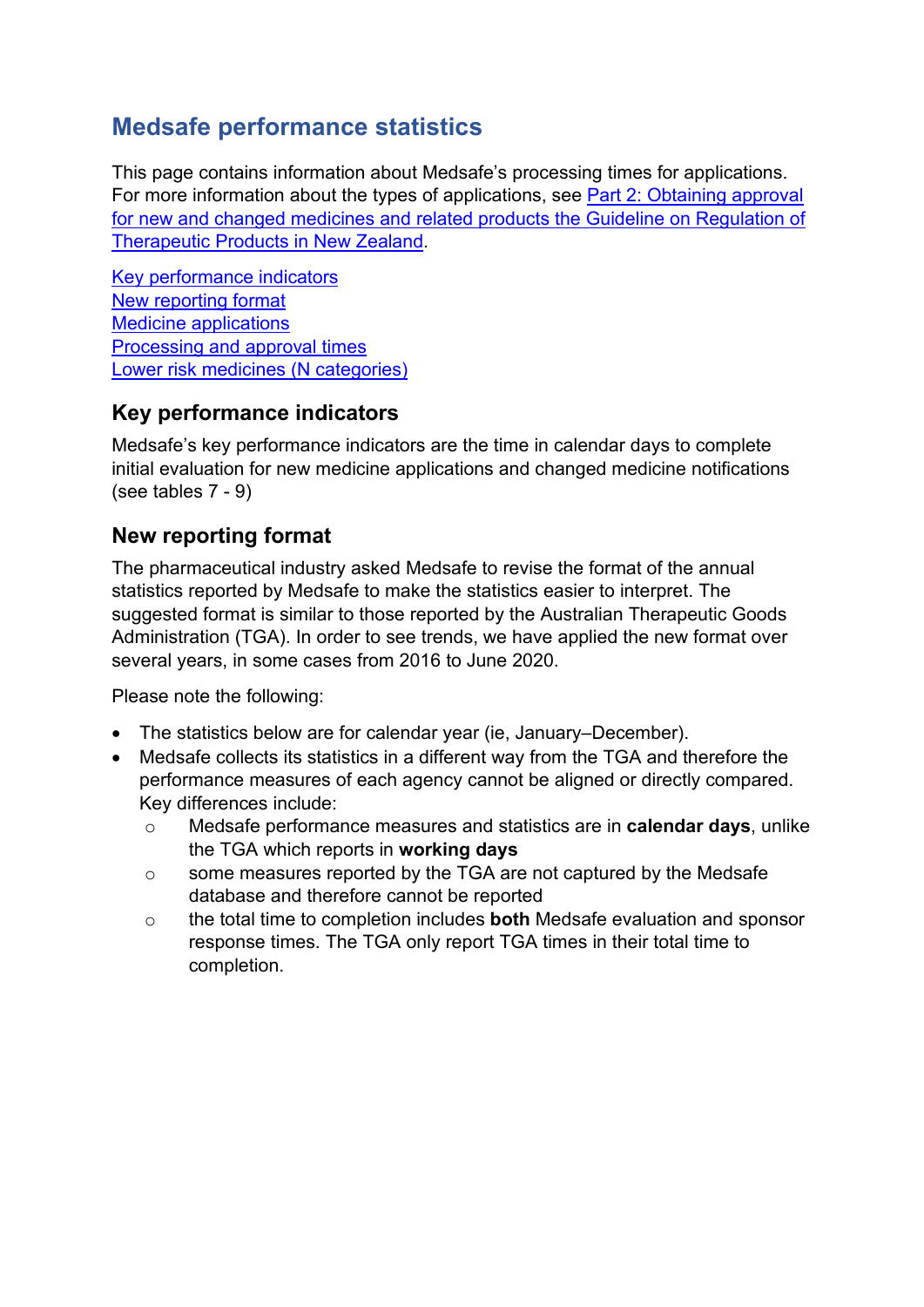# **Medicine applications**

## **Applications received and outcomes**

Tables 1 to 3 show the number of medicine applications received each year by type and outcome. For 2020, there is only data from 1 January to 30 June.

Note that the number of applications received is different to the number of consents granted because the approval process may be longer than 12 months. Applications consented in any given year typically include a proportion lodged in preceding years.

| <b>Application type</b>                | <b>Received</b> | <b>Consented</b> | Withdrawn | <b>Refused</b> |
|----------------------------------------|-----------------|------------------|-----------|----------------|
| Higher risk                            | 9               | 8                | 0         | 0              |
| Higher risk<br>(abbreviated)           | 8               | 17               |           | 0              |
| Intermediate risk                      | 3               | 12               | 0         | 0              |
| Intermediate risk<br>(abbreviated)     | 25              | 25               |           | 0              |
| Priority review                        | 5               | 3                | 0         | 0              |
| Priority review<br>(abbreviated)       | 0               | $\Omega$         | $\Omega$  | 0              |
| Lower risk                             | 29              | 17               |           | $\Omega$       |
| Changed medicine<br>notification (CMN) | 780             | 628              | 6         | 0              |
| Section 24(5) referral*                | 72              | 72               | 8         | 0              |

**Table 1: Number of medicine applications by type and outcome, 1 January to 30 June 2020**

\* Section 24(5) referrals include extension of indications.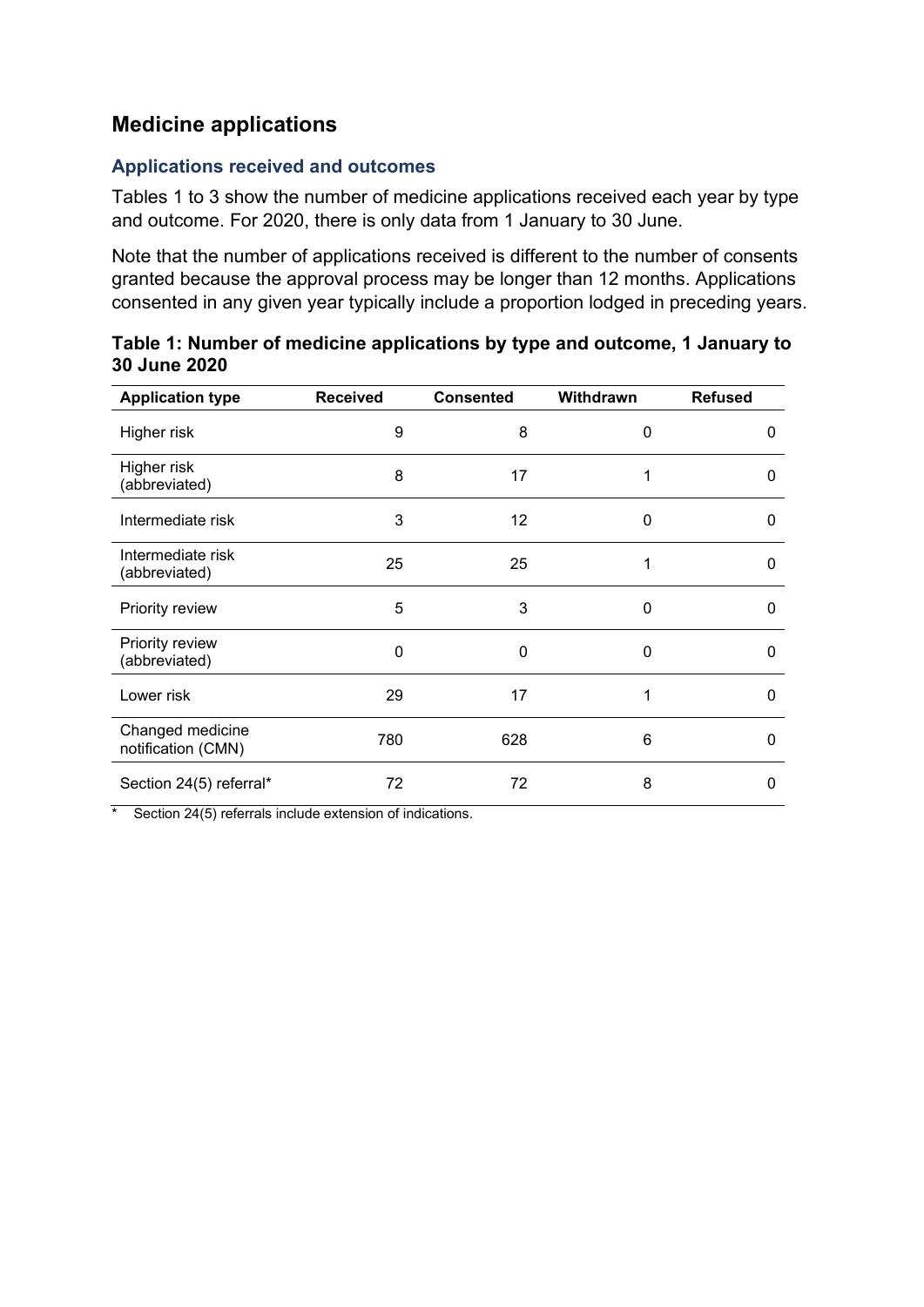| <b>Application type</b>                | <b>Received</b> | <b>Consented</b> | Withdrawn      | <b>Refused</b> |
|----------------------------------------|-----------------|------------------|----------------|----------------|
| Higher risk                            | 18              | 20               | 2              | 0              |
| Higher risk<br>(abbreviated)           | 27              | 24               | 0              | 0              |
| Intermediate risk                      | 13              | 19               | $\overline{2}$ | 0              |
| Intermediate risk<br>(abbreviated)     | 31              | 44               | 4              | $\Omega$       |
| Priority review                        | 2               | 4                | $\mathbf{0}$   | $\Omega$       |
| Priority review<br>(abbreviated)       | 0               | 1                | $\mathbf 0$    | $\Omega$       |
| Lower risk                             | 60              | 31               | 6              | 0              |
| Changed medicine<br>notification (CMN) | 1353            | 1334             | 17             | $\Omega$       |
| Section 24(5) referral*                | 119             | 132              | 0              | 0              |

# **Table 2: Number of medicine applications by type and outcome, 2019**

\* Section 24(5) referrals include extension of indications

## **Table 3: Number of medicine applications by type and outcome, 2018**

| <b>Application type</b>                | <b>Received</b> | <b>Consented</b> | Withdrawn      | <b>Refused</b> |
|----------------------------------------|-----------------|------------------|----------------|----------------|
| Higher risk                            | 19              | 16               | 0              | 0              |
| Higher risk<br>(abbreviated)           | 25              | 15               | 0              | 0              |
| Intermediate risk                      | 20              | 18               | 1              | $\Omega$       |
| Intermediate risk<br>(abbreviated)     | 48              | 56               | $\mathbf{0}$   | 0              |
| Priority review                        | 4               | 3                | 0              | 0              |
| Priority review<br>(abbreviated)       | $\overline{2}$  | 1                | 0              | 0              |
| Lower risk                             | 68              | 30               | 11             | 0              |
| Changed medicine<br>notification (CMN) | 1389            | 1292             | 19             | 0              |
| Section 24(5) referral*                | 142             | 101              | $\overline{2}$ | 0              |

\* Section 24(5) referrals include extension of indications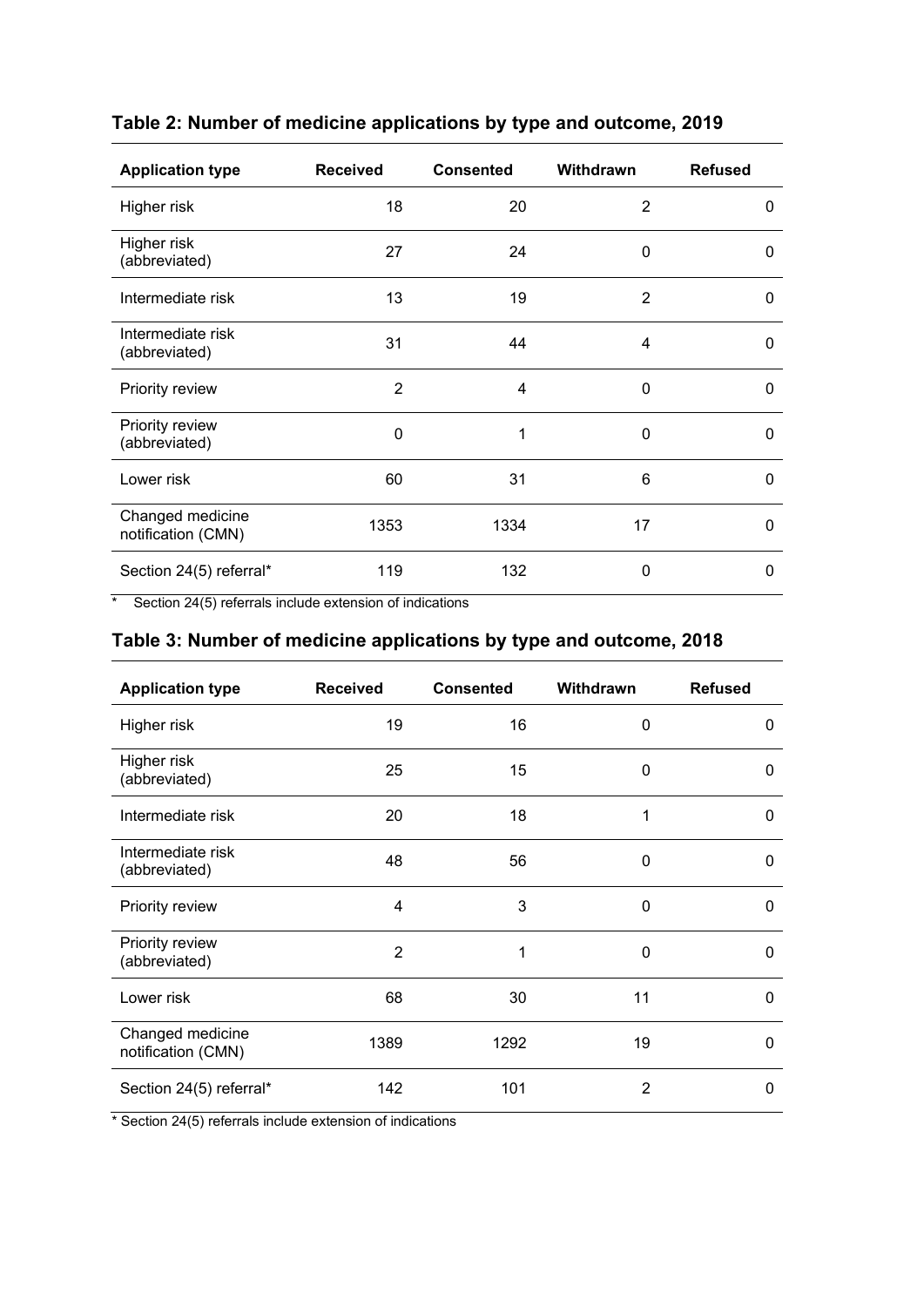## **Requests for information (RFIs) received for consented applications**

RFIs are requests for information from Medsafe to the sponsor. Tables 4 to 6 show the number of RFIs sent and responses received per consented application per year. See also tables 17 to 21 for lower risk medicines by category.

|                                        |     |          | <b>Number of RFIs</b> |      |
|----------------------------------------|-----|----------|-----------------------|------|
| <b>Application type</b>                | 0   | 1        | 2                     | $3+$ |
| Higher risk                            | 0   |          | $\overline{2}$        | 5    |
| Higher risk<br>(abbreviated)           | 0   | 7        | 6                     | 3    |
| Intermediate risk                      | 0   | 3        | 5                     | 4    |
| Intermediate risk<br>(abbreviated)     | 0   | 7        | 13                    | 4    |
| Priority review                        | 1   | 1        |                       | 0    |
| Priority review<br>(abbreviated)       | 0   | $\Omega$ | 0                     | 0    |
| Lower risk                             | 0   | 5        | 6                     | 3    |
| Changed medicine<br>notification (CMN) | 402 | 192      | 27                    |      |
| Section 24(5) referral*                | 12  | 22       | 20                    | 6    |

## **Table 4: Number of requests for information (RFIs) sent and responses received per consented application, 1 January 2020 to 30 June 2020**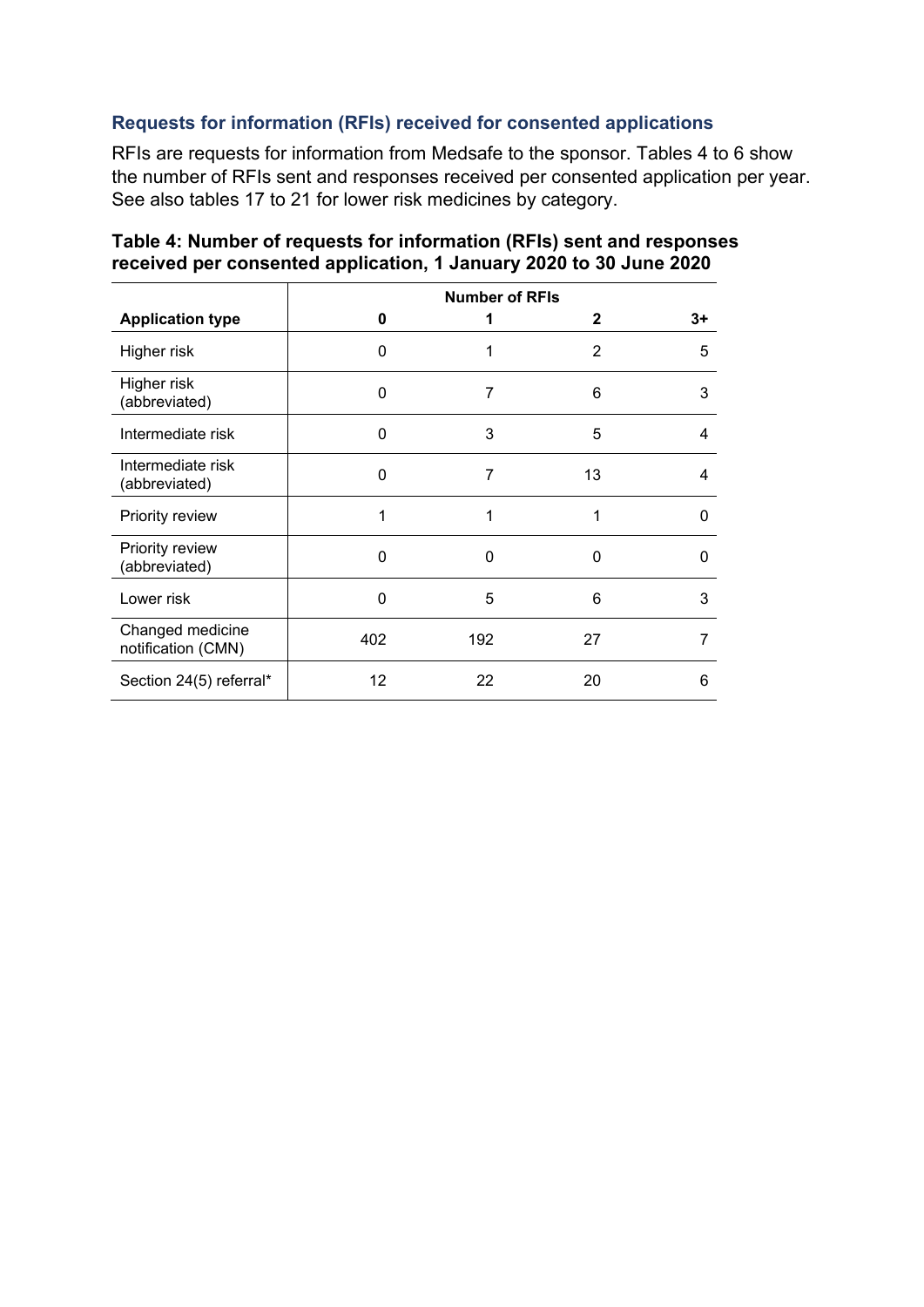| Table 5: Number of requests for information (RFIs) sent and responses |
|-----------------------------------------------------------------------|
| received per consented application, 2019                              |

|                                        |              |                | <b>Number of RFIs</b> |          |
|----------------------------------------|--------------|----------------|-----------------------|----------|
| <b>Application type</b>                | 0            | 1              | $\mathbf{2}$          | $3+$     |
| Higher risk                            | 2            | 6              | 9                     |          |
| Higher risk<br>(abbreviated)           | $\Omega$     | 9              | 9                     | 6        |
| Intermediate risk                      | $\Omega$     | $\overline{7}$ | 9                     | 5        |
| Intermediate risk<br>(abbreviated)     | 0            | 19             | 15                    | 10       |
| Priority review                        | 0            | 1              | 1                     | 2        |
| Priority review<br>(abbreviated)       | $\Omega$     | 1              | $\Omega$              | $\Omega$ |
| Lower risk                             | $\mathbf{0}$ | 6              | 15                    | 10       |
| Changed medicine<br>notification (CMN) | 796          | 455            | 71                    | 11       |
| Section 24(5) referral                 | 36           | 23             | 51                    | 22       |

#### **Table 6: Number of requests for information (RFIs) sent and responses received per consented application, 2018**

|                                        |     |     | <b>Number of RFIs</b> |      |
|----------------------------------------|-----|-----|-----------------------|------|
| <b>Application type</b>                | 0   | 1   | $\mathbf{2}$          | $3+$ |
| Higher risk                            | 0   | 10  | 5                     | 6    |
| Higher risk<br>(abbreviated)           | 0   | 6   | 9                     | 3    |
| Intermediate risk                      | 0   | 16  | 6                     | 12   |
| Intermediate risk<br>(abbreviated)     | 0   | 30  | 13                    | 5    |
| Priority review                        | 2   | 1   | $\mathbf{0}$          | 0    |
| Priority review<br>(abbreviated)       | 0   | 0   | 1                     | 1    |
| Lower risk                             | 0   | 11  | 12                    | 7    |
| Changed medicine<br>notification (CMN) | 756 | 446 | 80                    | 9    |
| Section 24(5) referral                 | 34  | 27  | 27                    | 13   |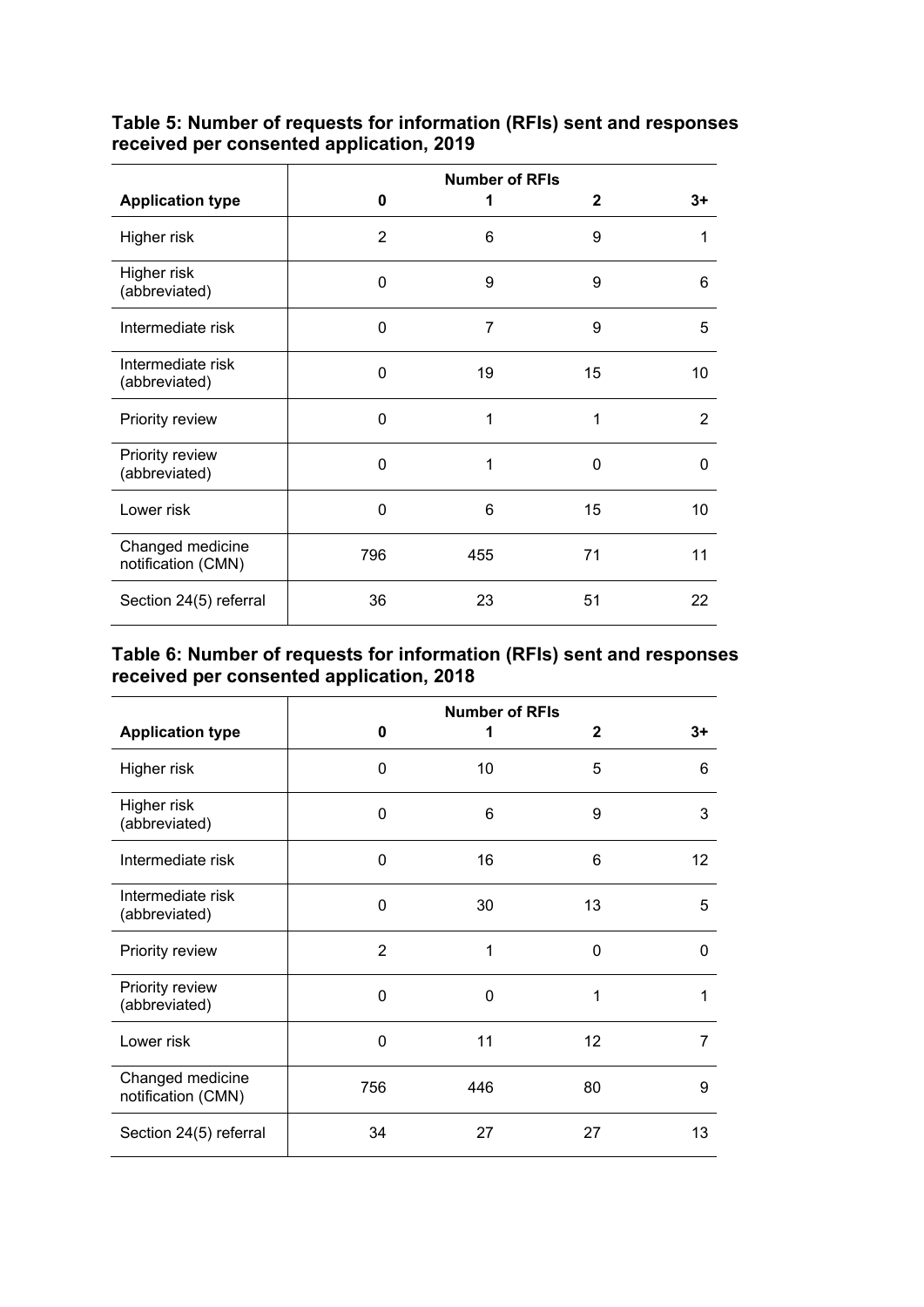# <span id="page-6-0"></span>**Processing and approval times**

Processing and approval times are defined as the number of calendar days from the payment of an application until formal notification of a decision, unless otherwise specified.

These exclude times where Medsafe is unable to progress the application due to screening (which can include requests for information to make an application complete) or waiting for the payment of fees.

Medsafe calendar days include public holidays and weekends.

Only changed medicine notifications (CMNs) timeframes are mandated by legislation: CMNs must be completed within 90 calendar days of receipt of payment. If they are not resolved within this timeframe, CMNs are referred to the Minister under section 24(5)(b) of the Medicines Act 1981. [Indicative processing timeframes](https://www.medsafe.govt.nz/regulatory/EvaluationTimeframesAndRegistrationSituation.asp) are set for other activities to help monitor Medsafe's performance and efficiency.

## **Time to complete the initial evaluation**

Tables 7 to 9 show the times for Medsafe to complete the initial evaluation by medicine application type per year. Target times for completion of the initial evaluation range from 45 calendar days for CMNs to 200 calendar days for higher risk medicines.

See tables 23 to 27 for lower risk medicines.

#### **Table 7: Time in calendar days to complete initial evaluation, 1 January 2020 to 30 June 2020**

|                                        | <b>Target time for</b><br>completion |      | Time to complete (calendar days) |            |
|----------------------------------------|--------------------------------------|------|----------------------------------|------------|
| <b>Application type</b>                | (calendar days)                      | Mean | <b>Median</b>                    | Range      |
| Higher risk                            | 200                                  | 182  | 195                              | $92 - 198$ |
| Higher risk<br>(abbreviated)           | 100                                  | 149  | 155                              | $91 - 199$ |
| Intermediate risk                      | 200                                  | 209  | 195                              | 165-266    |
| Intermediate risk<br>(abbreviated)     | 100                                  | 96   | 90                               | 48-162     |
| Priority review                        | 100                                  | 33   | 20                               | $1 - 92$   |
| Priority review<br>(abbreviated)       | 100                                  |      |                                  |            |
| Changed medicine<br>notification (CMN) | 45                                   | 23   | 23                               | $0 - 56$   |
| Section 24(5) referral                 | 200                                  | 85   | 35                               | $10 - 270$ |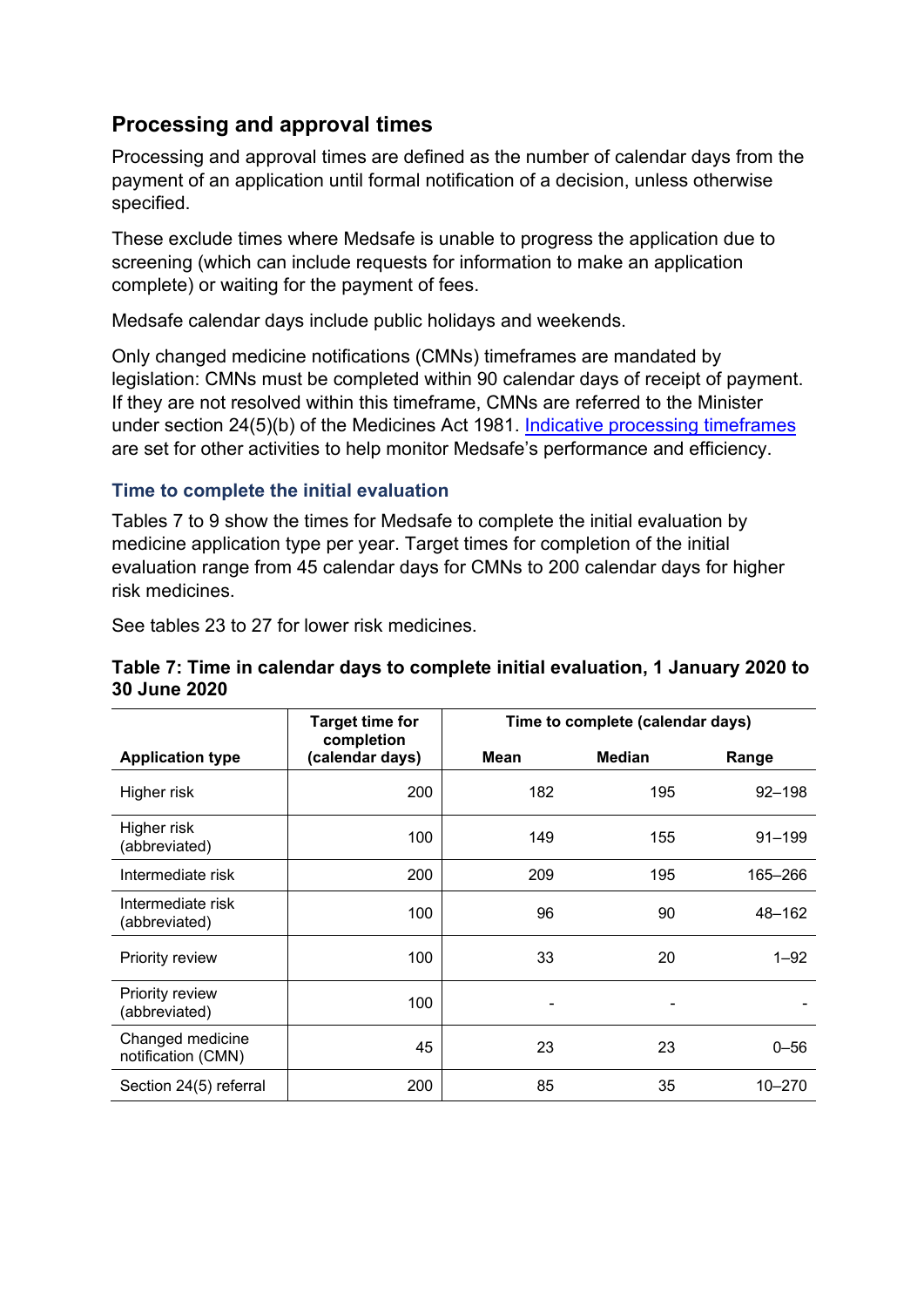|                                        | <b>Target time for</b>        |      | Time to complete (calendar days) |            |
|----------------------------------------|-------------------------------|------|----------------------------------|------------|
| <b>Application type</b>                | completion<br>(calendar days) | Mean | <b>Median</b>                    | Range      |
| Higher risk                            | 200                           | 213  | 196                              | 176-379    |
| Higher risk<br>(abbreviated)           | 100                           | 153  | 157                              | 64-272     |
| Intermediate risk                      | 200                           | 255  | 233                              | 108-452    |
| Intermediate risk<br>(abbreviated)     | 100                           | 123  | 99                               | 68-197     |
| Priority review                        | 100                           | 109  | 108                              | $23 - 195$ |
| Priority review<br>(abbreviated)       | 100                           | 115  | 115                              | 115        |
| Changed medicine<br>notification (CMN) | 45                            | 21   | 21                               | $0 - 49$   |
| Section 24(5) referral                 | 200                           | 93   | 38                               | $8 - 336$  |

# **Table 8: Time in calendar days to complete initial evaluation, 2019**

# **Table 9: Time in calendar days to complete initial evaluation, 2018**

|                                        | <b>Target time for</b><br>completion |      | Time to complete (calendar days) |            |
|----------------------------------------|--------------------------------------|------|----------------------------------|------------|
| <b>Application type</b>                | (calendar days)                      | Mean | <b>Median</b>                    | Range      |
| Higher risk                            | 200                                  | 237  | 211                              | 153-387    |
| Higher risk<br>(abbreviated)           | 100                                  | 123  | 109                              | 67-191     |
| Intermediate risk                      | 200                                  | 201  | 216                              | $1 - 365$  |
| Intermediate risk<br>(abbreviated)     | 100                                  | 125  | 117                              | $62 - 217$ |
| Priority review                        | 100                                  | 122  | 144                              | 16-200     |
| Priority review<br>(abbreviated)       | 100                                  | 89   | 89                               | $87 - 90$  |
| Changed medicine<br>notification (CMN) | 45                                   | 20   | 20                               | $0 - 40$   |
| Section 24(5) referral                 | 200                                  | 52   | 25                               | $7 - 358$  |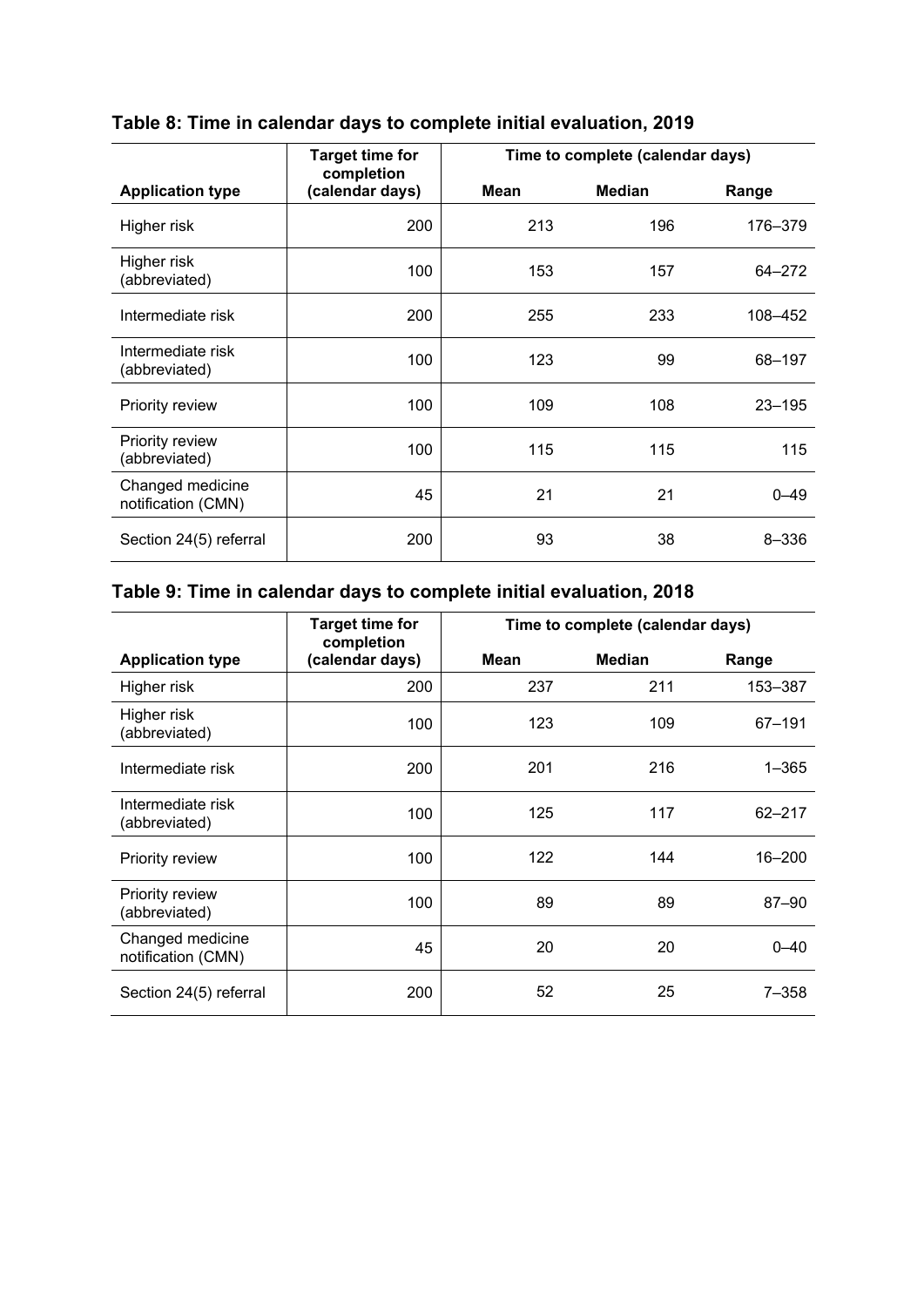

## **Time to complete the evaluation of additional information (EAI)**

The evaluation of additional information (EAI) measure is the time taken for Medsafe to evaluate the request for information (RFI) response from a sponsor. EAI1 is the time to evaluate the first RFI response and EAI2 is the time for the second RFI response. The EAI target times vary by application type, as shown in tables 10 to 12.

See tables 29 to 33 for lower risk medicines.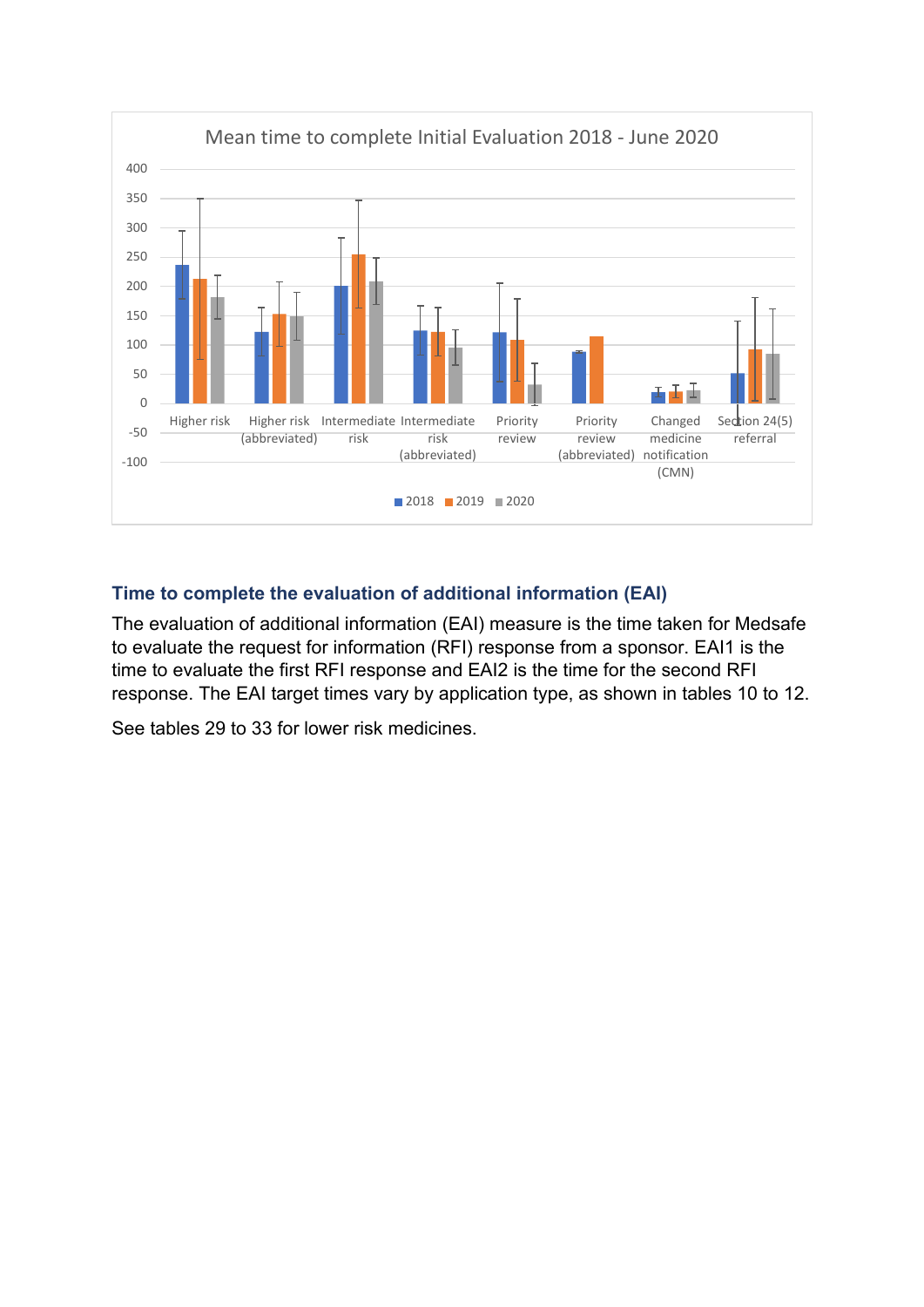## **Table 10: Time in calendar days to complete evaluation of additional information (EAI), 1 January to 30 June 2020**

|                                              |                  |             | EAI1 <sup>a</sup> |            |               |      | EAI2 <sup>b</sup> |            |
|----------------------------------------------|------------------|-------------|-------------------|------------|---------------|------|-------------------|------------|
| <b>Application</b>                           | <b>Target</b>    |             | Time to complete  |            | <b>Target</b> |      | Time to complete  |            |
| type                                         | time             | <b>Mean</b> | <b>Median</b>     | Range      | time          | Mean | <b>Median</b>     | Range      |
| Higher risk                                  | 120              | 154         | 152               | 39-246     | 120           | 126  | 150               | $1 - 204$  |
| Higher risk<br>(abbreviated)                 | 120              | 117         | 118               | $9 - 209$  | 120           | 85   | 85                | $37 - 133$ |
| Intermediate<br>risk                         | 120              | 112         | 114               | $36 - 177$ | 120           | 86   | 79                | $8 - 173$  |
| Intermediate<br>risk<br>(abbreviated)        | 120              | 104         | 115               | $22 - 155$ | 120           | 115  | 100               | 84-203     |
| Priority<br>review                           | 28               | 16.5        | 16.5              | $1 - 32$   | 28            | 20   | 20                | 20         |
| Priority<br>review<br>(abbreviated)          | 28               |             |                   | ۰          | 28            |      |                   |            |
| Changed<br>medicine<br>notification<br>(CMN) | N/A <sup>c</sup> |             |                   |            | N/A           |      |                   |            |
| Section 24(5)<br>referral                    | 120              | 84          | 85                | $5 - 175$  | 120           | 37   | 19                | $10 - 100$ |

a EAI1 is the time in calendar days to evaluate the first request for information (RFI) response received from the sponsor.

b EAI2 is the time in calendar days to evaluate the second RFI response received from the sponsor.

c CMN EAI times are not captured by the database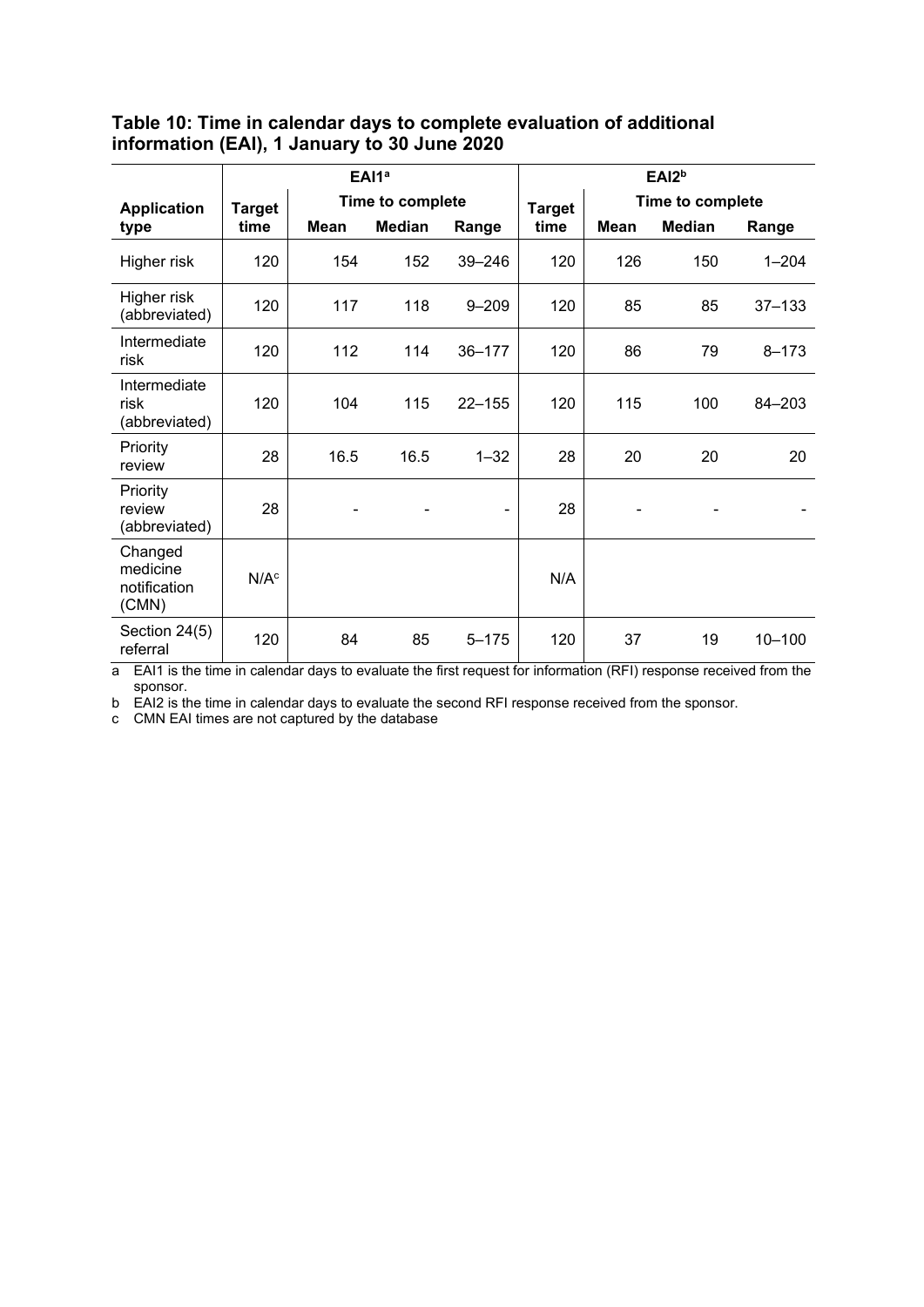|                         | Table 11: Time in calendar days to complete evaluation of additional |
|-------------------------|----------------------------------------------------------------------|
| information (EAI), 2019 |                                                                      |

|                                              |               | EAI1 <sup>a</sup> |                  |           | EAI <sub>2b</sub> |                  |               |           |  |
|----------------------------------------------|---------------|-------------------|------------------|-----------|-------------------|------------------|---------------|-----------|--|
| <b>Application</b>                           | <b>Target</b> |                   | Time to complete |           | <b>Target</b>     | Time to complete |               |           |  |
| type                                         | time          | Mean              | <b>Median</b>    | Range     | time              | <b>Mean</b>      | <b>Median</b> | Range     |  |
| Higher risk                                  | 120           | 141               | 132              | 60-292    | 120               | 79               | 66            | $0 - 251$ |  |
| Higher risk<br>(abbreviated)                 | 120           | 116               | 122              | $3 - 179$ | 120               | 86               | 78            | $0 - 194$ |  |
| Intermediate<br>risk                         | 120           | 144               | 151              | 39-239    | 120               | 115              | 115           | $3 - 205$ |  |
| Intermediate<br>risk<br>(abbreviated)        | 120           | 149               | 158              | 58-238    | 120               | 99               | 121           | $0 - 171$ |  |
| Priority review                              | 28            | 15                | 15               | 15        | 28                | 7                | 7             | $0 - 20$  |  |
| Priority review<br>(abbreviated)             | 28            | 3                 | 3                | 3         | 28                | N/A <sup>c</sup> | N/A           | N/A       |  |
| Changed<br>medicine<br>notification<br>(CMN) | N/A           |                   |                  |           | N/A               |                  |               |           |  |
| Section 24(5)<br>referral                    | 120           | 61                | 52               | $1 - 220$ | 120               | 56               | 30            | $3 - 160$ |  |

a EAI1 is the time in calendar days to evaluate the first request for information (RFI) response received from the sponsor.

b EAI2 is the time in calendar days to evaluate the second RFI response received from the sponsor.

c All applications were withdrawn or superseded before an EAI2 was completed.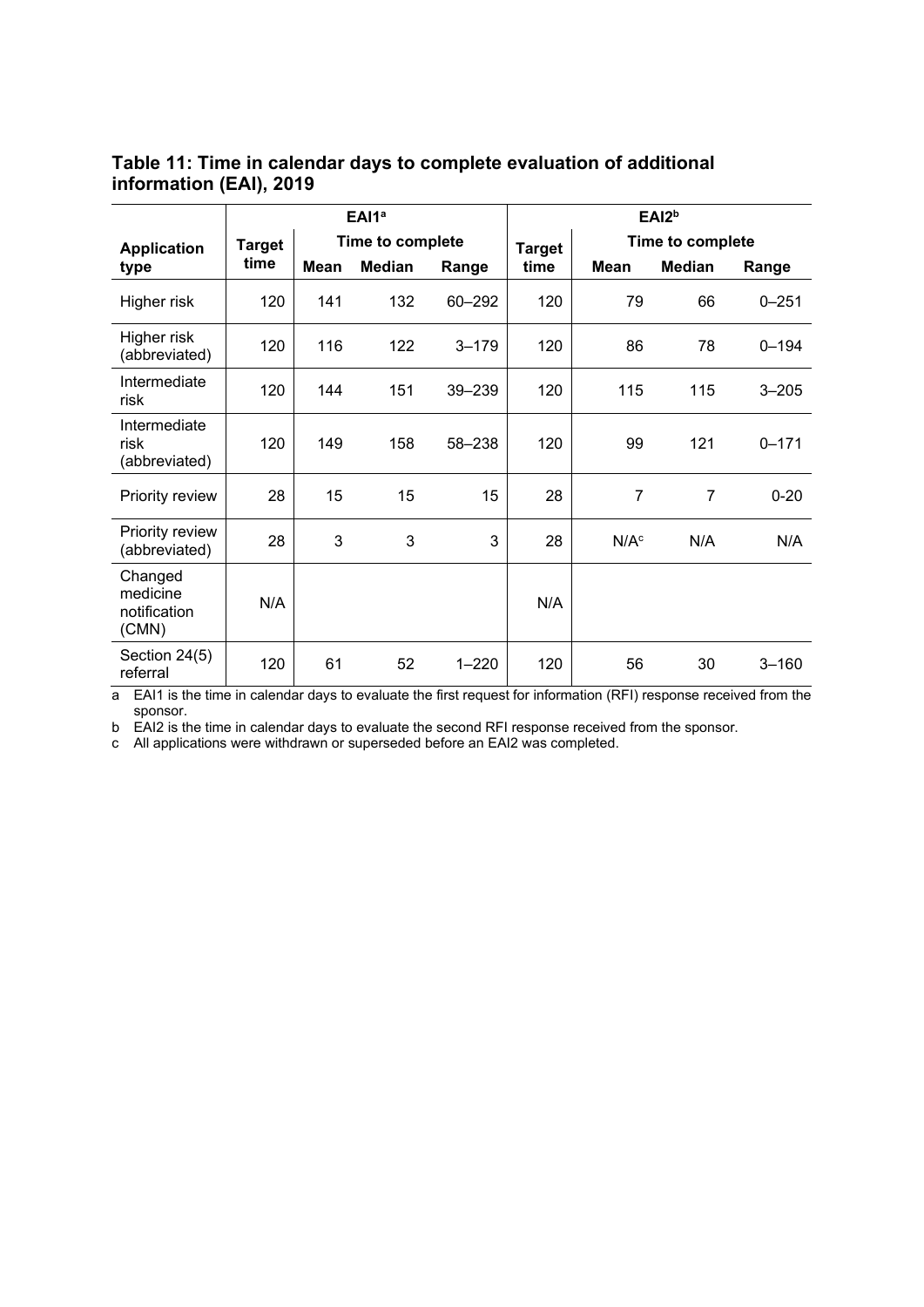## **Table 12: Time in calendar days to complete evaluation of additional information (EAI), 2018**

|                                              |               | EAI1 <sup>a</sup> |               |            |               | EAI <sub>2b</sub> |               |            |
|----------------------------------------------|---------------|-------------------|---------------|------------|---------------|-------------------|---------------|------------|
| <b>Application</b>                           | <b>Target</b> | Time to complete  |               |            | <b>Target</b> | Time to complete  |               |            |
| type                                         | time          | <b>Mean</b>       | <b>Median</b> | Range      | time          | <b>Mean</b>       | <b>Median</b> | Range      |
| Higher risk                                  | 120           | 154               | 172           | $17 - 270$ | 120           | 62                | 51            | $17 - 149$ |
| Higher risk<br>(abbreviated)                 | 120           | 156               | 140           | 80-229     | 120           | 38                | 27            | $13 - 114$ |
| Intermediate<br>risk                         | 120           | 149               | 130           | $0 - 366$  | 120           | 81                | 41            | $9 - 365$  |
| Intermediate<br>risk<br>(abbreviated)        | 120           | 113               | 120           | $1 - 148$  | 120           | 64                | 50            | $3 - 177$  |
| Priority<br>review                           | 28            |                   |               | ۰          | 28            |                   |               |            |
| Priority<br>review<br>(abbreviated)          | 28            |                   |               | -          | 28            |                   |               |            |
| Changed<br>medicine<br>notification<br>(CMN) | N/A           |                   |               |            | N/A           |                   |               |            |
| Section 24(5)<br>referral                    | 120           | 100               | 94            | $1 - 346$  | 120           | 143               | 110           | 18-253     |

a EAI1 is the time in calendar days to evaluate the first request for information (RFI) response received from the sponsor.

b EAI2 is the time in calendar days to evaluate the second RFI response received from the sponsor.

## **Time to application consent**

Tables 13 to 15 show the time (mean, median and range) in calendar days for Medsafe to consent (approve) an application per year. The time includes both Medsafe evaluation and sponsor RFI response times. As stated above, only CMNs have a target timeframe, which is 90 calendar days from receipt of payment.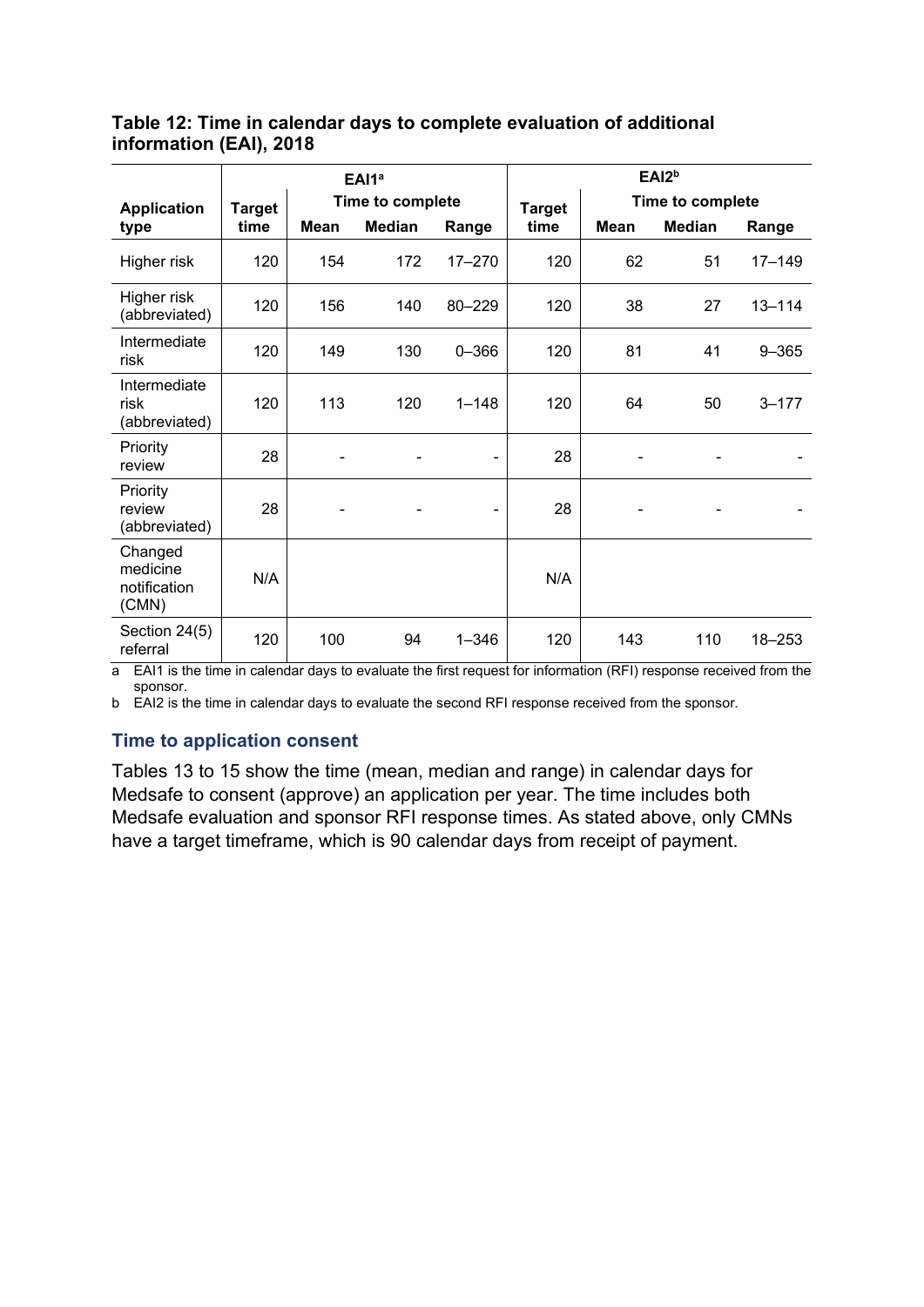|                                         | Time to consent (calendar days) |               |            |  |  |
|-----------------------------------------|---------------------------------|---------------|------------|--|--|
| <b>Application type</b>                 | <b>Mean</b>                     | <b>Median</b> | Range      |  |  |
| Higher risk                             | 743                             | 726           | 353-1113   |  |  |
| Higher risk<br>(abbreviated)            | 386                             | 370           | 202-631    |  |  |
| Intermediate risk                       | 962                             | 755           | 574-1588   |  |  |
| Intermediate risk<br>(abbreviated)      | 526                             | 440           | 184-1464   |  |  |
| Priority review                         | 58                              | 15            | $10 - 150$ |  |  |
| Priority review<br>(abbreviated)        |                                 |               |            |  |  |
| Lower risk                              | 597                             | 602           | 195-911    |  |  |
| Changed medicine<br>notification (CMN)* | 38                              | 29            | $1 - 218$  |  |  |
| Section 24(5) referral                  | 256                             | 218           | $51 - 751$ |  |  |

# **Table 13: Time to application consent, 1 January 2020 to 30 June 2020**

\* The CMN target time is 90 calendar days from receipt of payment.

## **Table 14: Time to application consent, 2019**

|                                         | Time to consent (calendar days) |               |           |  |  |
|-----------------------------------------|---------------------------------|---------------|-----------|--|--|
| <b>Application type</b>                 | Mean                            | <b>Median</b> | Range     |  |  |
| Higher risk                             | 533                             | 503           | 211-1175  |  |  |
| Higher risk<br>(abbreviated)            | 398                             | 337           | 143-989   |  |  |
| Intermediate risk                       | 645                             | 569           | 49-1724   |  |  |
| Intermediate risk<br>(abbreviated)      | 471                             | 459           | 146-1011  |  |  |
| Priority review                         | 157                             | 147           | 85-308    |  |  |
| Priority review<br>(abbreviated)        |                                 |               |           |  |  |
| Lower risk                              | 505                             | 546           | 73-1204   |  |  |
| Changed medicine<br>notification (CMN)* | 40                              | 29            | $1 - 332$ |  |  |
| Section 24(5) referral                  | 258                             | 195           | 9-1169    |  |  |

\* The CMN target time is 90 calendar days from receipt of payment.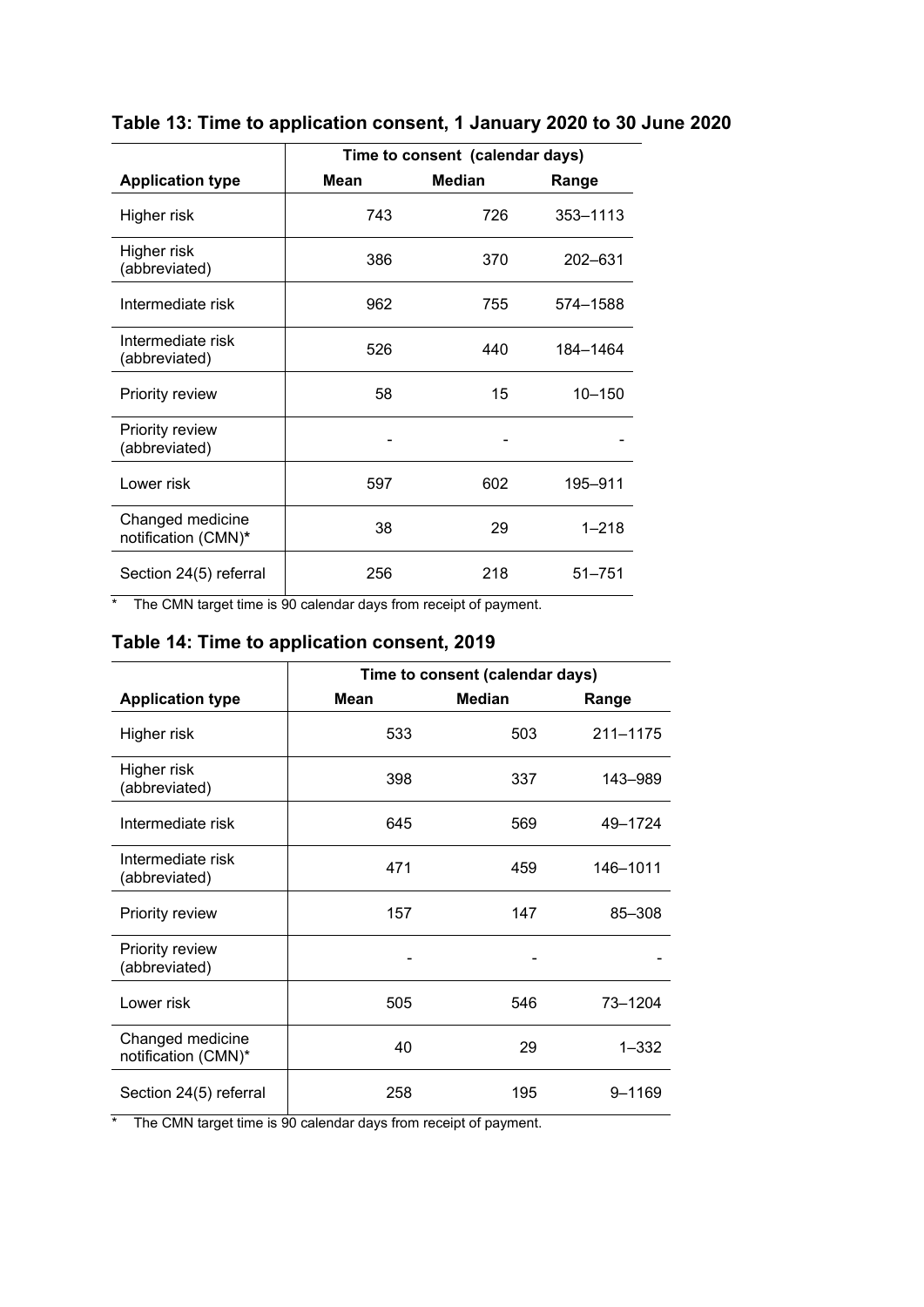|                                         | Time to consent (calendar days) |               |             |  |  |
|-----------------------------------------|---------------------------------|---------------|-------------|--|--|
| <b>Application type</b>                 | Mean                            | <b>Median</b> | Range       |  |  |
| Higher risk                             | 745                             | 768           | 231-1323    |  |  |
| Higher risk<br>(abbreviated)            | 414                             | 406           | 212-909     |  |  |
| Intermediate risk                       | 659                             | 658           | $8 - 1214$  |  |  |
| Intermediate risk<br>(abbreviated)      | 495                             | 456           | 162-856     |  |  |
| Priority review                         | 172                             | 186           | $37 - 280$  |  |  |
| Priority review<br>(abbreviated)        | 215                             | 215           | $212 - 217$ |  |  |
| Lower risk                              | 276                             | 246           | $5 - 738$   |  |  |
| Changed medicine<br>notification (CMN)* | 39                              | 26            | $1 - 425$   |  |  |
| Section 24(5) referral                  | 280                             | 205           | 23-1109     |  |  |

## **Table 15: Time to application consent, 2018**

\* The CMN target time is 90 calendar days from receipt of payment.

<span id="page-13-0"></span>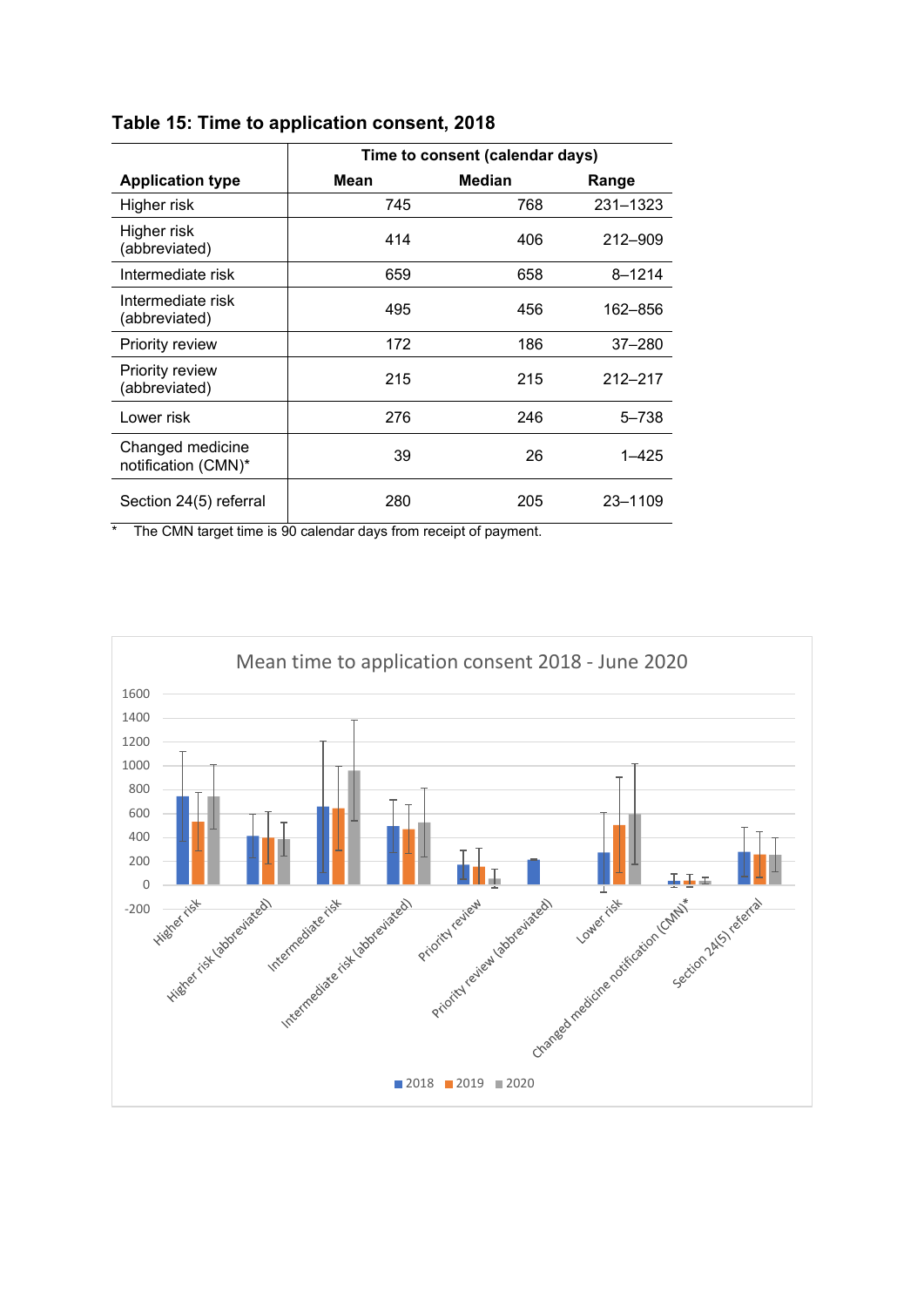# **Lower risk medicines (N categories)**

Lower risk medicines include those that are available without prescription, eg, they are available over-the-counter. Lower risk medicines are further categorised into application types: N1, N3, N4 and N5.

Note: Medsafe is reviewing the N categories to improve the indicative timeframes.

## **Applications received**

**Table 16: Number of lower risk medicine applications received (excluding withdrawn) by N categories, 2016 to 2020**

| Year           | N <sub>1</sub> | N3 | <b>N4</b> | <b>N5</b> | Total |
|----------------|----------------|----|-----------|-----------|-------|
| 2020 (Jan-Jun) | 10             | 13 |           |           | 28    |
| 2019           | 12             | 30 | 3         | 9         | 54    |
| 2018           | 17             | 30 |           | 6         | 57    |
| 2017           | 13             | 21 |           |           | 52    |
| 2016           | 5              | 14 | 3         |           | 25    |

## **Requests for information (RFIs) for lower risk medicines**

Tables 17 to 21 show the number of RFIs sent and responses received per lower risk medicine application, by category, per year.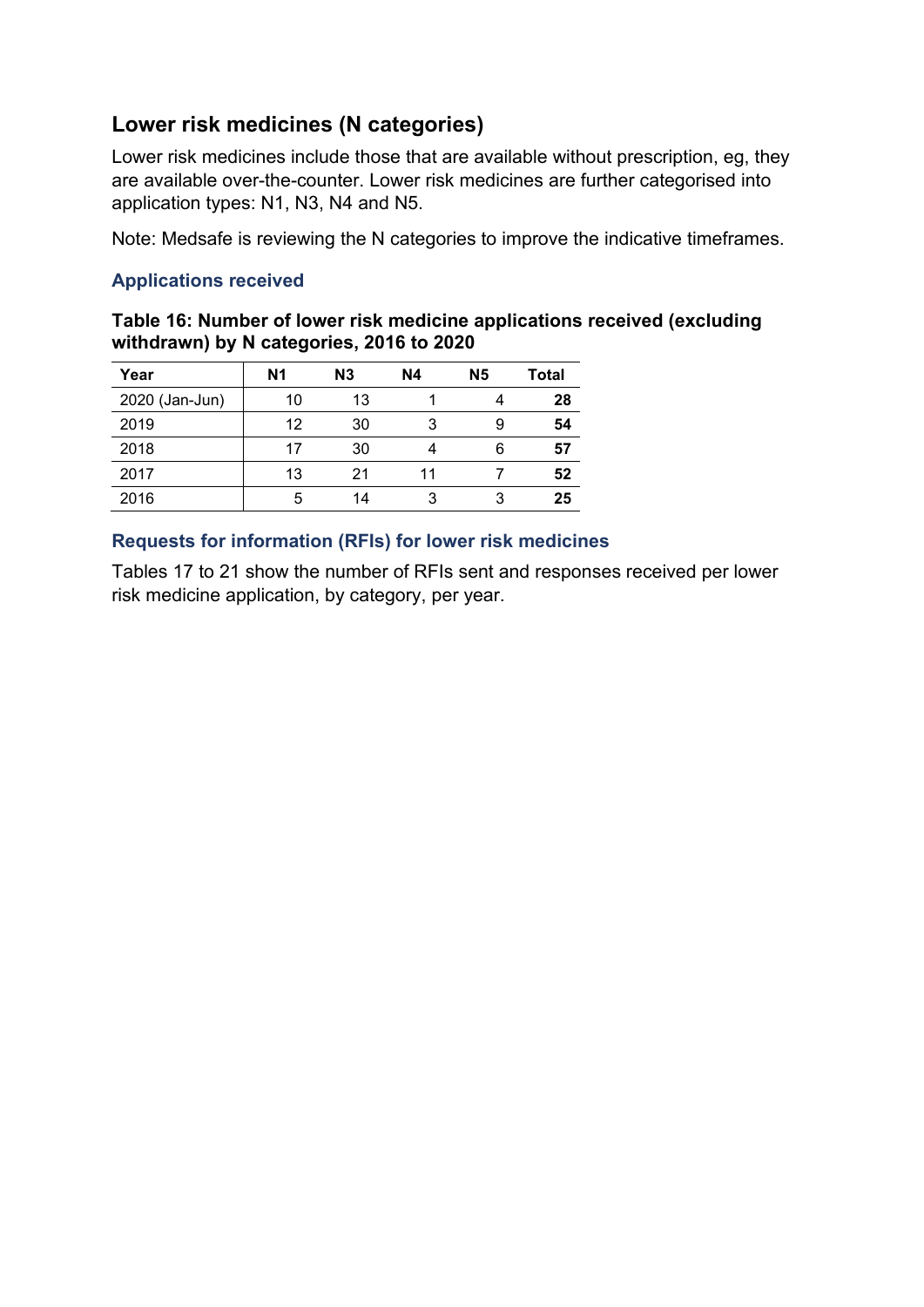**Table 17: Number of requests for information (RFIs) sent and responses received per lower risk medicine application, by category, 1 January to 30 June 2020**

|                | <b>Number of RFIs</b> |  |  |  |  |
|----------------|-----------------------|--|--|--|--|
| Category       |                       |  |  |  |  |
| N <sub>1</sub> |                       |  |  |  |  |
| N <sub>3</sub> |                       |  |  |  |  |
| N <sub>4</sub> |                       |  |  |  |  |
| N <sub>5</sub> |                       |  |  |  |  |

#### **Table 18: Number of requests for information (RFIs) sent and responses received per lower risk medicine application, by category, 2019**

|                 | <b>Number of RFIs</b> |  |  |  |  |  |
|-----------------|-----------------------|--|--|--|--|--|
| <b>Category</b> |                       |  |  |  |  |  |
| N <sub>1</sub>  |                       |  |  |  |  |  |
| N <sub>3</sub>  |                       |  |  |  |  |  |
| N <sub>4</sub>  |                       |  |  |  |  |  |
| N <sub>5</sub>  |                       |  |  |  |  |  |

#### **Table 19: Number of requests for information (RFIs) sent and responses received per lower risk medicine application, by category, 2018**

|                 | <b>Number of RFIs received</b> |  |  |  |  |
|-----------------|--------------------------------|--|--|--|--|
| <b>Category</b> |                                |  |  |  |  |
| N <sub>1</sub>  |                                |  |  |  |  |
| N <sub>3</sub>  |                                |  |  |  |  |
| N <sub>4</sub>  |                                |  |  |  |  |
| N <sub>5</sub>  |                                |  |  |  |  |

**Table 20: Number of requests for information (RFIs) sent and responses received per lower risk medicine application, by category, 2017**

|                | <b>Number of RFIs</b> |  |  |      |  |
|----------------|-----------------------|--|--|------|--|
| Category       |                       |  |  | $3+$ |  |
| N <sub>1</sub> |                       |  |  |      |  |
| N <sub>3</sub> |                       |  |  |      |  |
| N <sub>4</sub> |                       |  |  |      |  |
| N <sub>5</sub> |                       |  |  |      |  |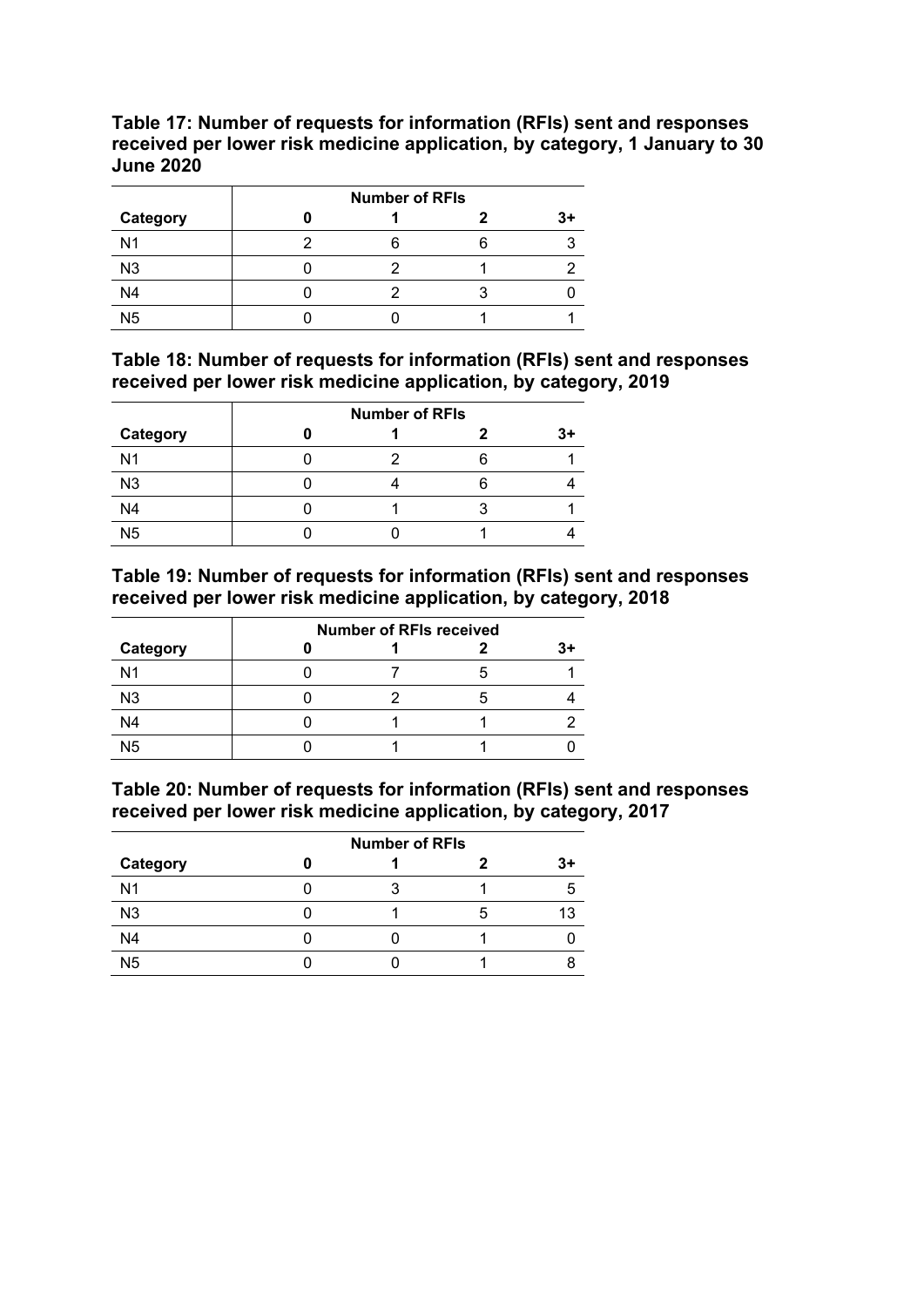|                | <b>Number of RFIs</b> |  |  |  |  |
|----------------|-----------------------|--|--|--|--|
| Category       |                       |  |  |  |  |
| N <sub>1</sub> |                       |  |  |  |  |
| N <sub>3</sub> |                       |  |  |  |  |
| N4             |                       |  |  |  |  |
| N <sub>5</sub> |                       |  |  |  |  |

## **Table 21: Number of requests for information (RFIs) sent and responses received per lower risk medicine application, by category, 2016**

## **Processing times**

Table 22 shows the key performance measure of initial evaluations, broken down by N category and by volume and percentage. Under 200 days is the target timeframe. Tables 23 to 27 show the time to complete the initial N categories evaluations, by category, each year, and tables 28 to 32 show the percentage of medicine applications that met the indicative timeframes each year.

## **Table 22: Number and percentage of completed initial N categories evaluations, by year and time period**

|                   | Time period to complete initial evaluation (calendar days) |      |     |           |         |      |         |      |         |     |
|-------------------|------------------------------------------------------------|------|-----|-----------|---------|------|---------|------|---------|-----|
| Year              |                                                            | <0   |     | $0 - 199$ | 200-399 |      | 400-599 |      | 600-799 |     |
|                   | No.                                                        | $\%$ | No. | %         | No.     | %    | No.     | $\%$ | No.     | %   |
| 2020<br>(Jan-Jun) | 0                                                          | 0.00 | 22  | 88.3      | 2       | 11.6 | 0       | 0.0  | 0       | 0.0 |
| 2019              | 0                                                          | 0.00 | 50  | 84.7      | 6       | 10.1 | 3       | 5.0  | 0       | 0.0 |
| 2018              |                                                            | 2.00 | 40  | 80.0      | 9       | 16.0 | 0       | 0.0  |         | 2.0 |
| 2017              | 0                                                          | 0.00 | 38  | 97.4      |         | 2.5  | 0       | 0.0  | 0       | 0.0 |
| 2016              | 0                                                          | 0.00 | 23  | 85.7      | 4       | 14.2 | 0       | 0.0  | 0       | 0.0 |

Note: <0 means that the evaluation was done before the fee was paid. This was for an urgent low risk medicine.

|                                     | Table 23: Time in calendar days to complete initial N categories evaluation, by |  |  |
|-------------------------------------|---------------------------------------------------------------------------------|--|--|
| category, 1 January to 30 June 2020 |                                                                                 |  |  |

|                | <b>Target time for</b><br>initial evaluation<br>completion | Time to complete initial evaluation<br>(calendar days) |        |         |  |
|----------------|------------------------------------------------------------|--------------------------------------------------------|--------|---------|--|
| Category       | (calendar days)                                            | Mean                                                   | Median | Range   |  |
| N <sub>1</sub> | 30                                                         | 186                                                    | 194    | 164-196 |  |
| N3             | 60                                                         | 219                                                    | 197    | 196-314 |  |
| N <sub>4</sub> | 90                                                         | 186                                                    | 186    | 177-196 |  |
| <b>N5</b>      | 120                                                        | 193                                                    | 193    | 188-196 |  |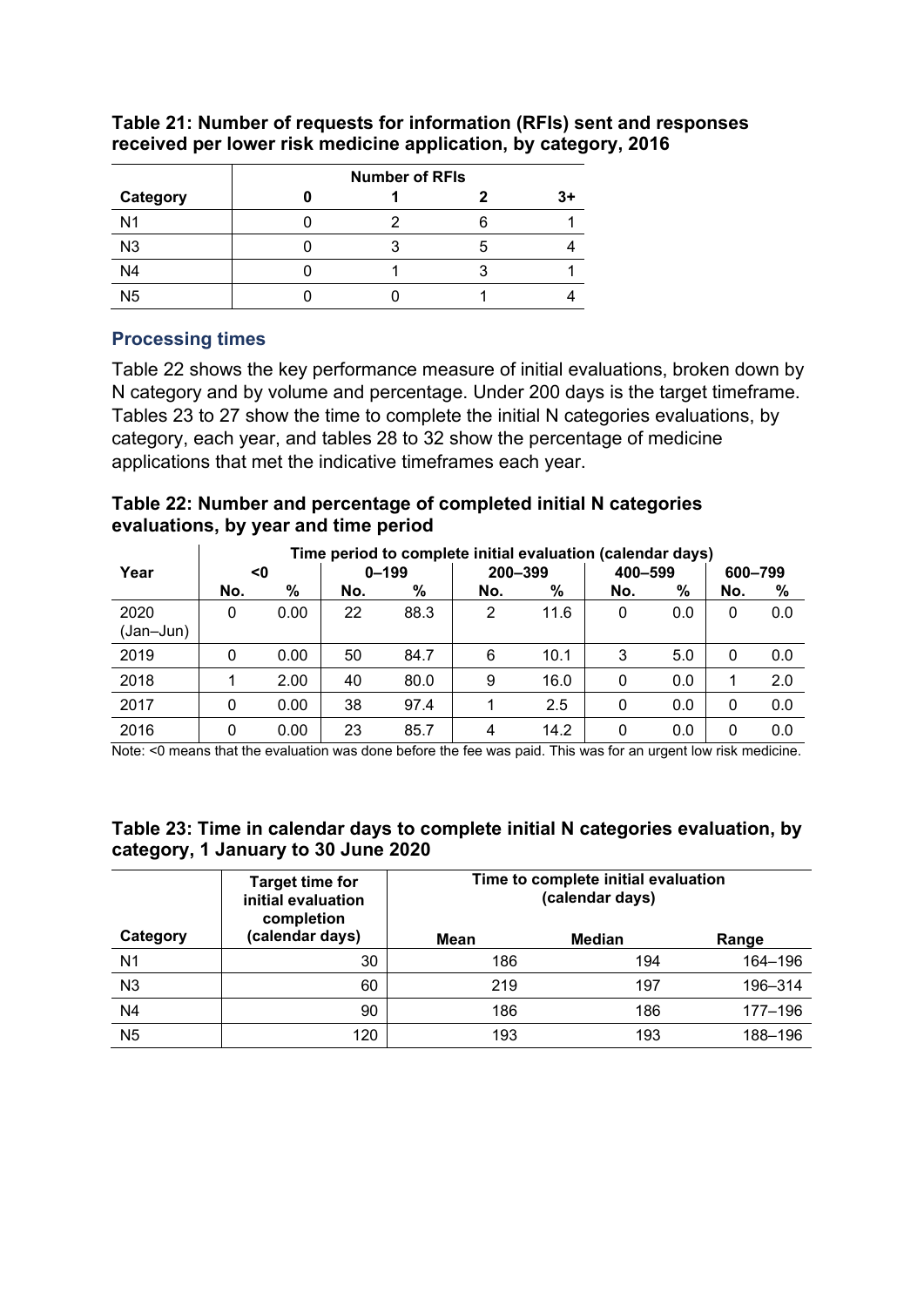#### **Table 24: Time in calendar days to complete initial N categories evaluation, 2019**

|                | <b>Target time for</b><br>initial evaluation<br>completion | Time to complete initial evaluation<br>(calendar days) |               |            |  |  |
|----------------|------------------------------------------------------------|--------------------------------------------------------|---------------|------------|--|--|
| Category       | (calendar days)                                            | Mean                                                   | <b>Median</b> | Range      |  |  |
| N <sub>1</sub> | 30                                                         | 131                                                    | 121           | $93 - 168$ |  |  |
| N <sub>3</sub> | 60                                                         | 206                                                    | 194           | 61-477     |  |  |
| N <sub>4</sub> | 90                                                         | 226                                                    | 189           | 185-413    |  |  |
| N <sub>5</sub> | 120                                                        | 224                                                    | 197           | 191-380    |  |  |

| Table 25: Time in calendar days to complete initial N categories evaluation, |  |
|------------------------------------------------------------------------------|--|
| 2018                                                                         |  |

|                | <b>Target time for</b><br>initial evaluation<br>completion | Time to complete initial evaluation<br>(calendar days) |       |            |
|----------------|------------------------------------------------------------|--------------------------------------------------------|-------|------------|
| Category       | (calendar days)                                            | <b>Mean</b>                                            | Range |            |
| N <sub>1</sub> | 30                                                         | 110                                                    | 90    | $0 - 168$  |
| N <sub>3</sub> | 60                                                         | 197                                                    | 186   | $16 - 202$ |
| N <sub>4</sub> | 90                                                         | 193                                                    | 274   | 139-637    |
| N <sub>5</sub> | 120                                                        | 196                                                    | 196   | 189-199    |

| Table 26: Time in calendar days to complete initial N categories evaluation, |  |  |
|------------------------------------------------------------------------------|--|--|
| 2017                                                                         |  |  |

|                | <b>Target time for</b><br>initial evaluation<br>completion | Time to complete initial evaluation<br>(calendar days) |               |            |  |  |
|----------------|------------------------------------------------------------|--------------------------------------------------------|---------------|------------|--|--|
| Category       | (calendar days)                                            | Mean                                                   | <b>Median</b> | Range      |  |  |
| N <sub>1</sub> | 30                                                         | 45                                                     | 29            | $11 - 156$ |  |  |
| N <sub>3</sub> | 60                                                         | 105                                                    | 97            | $51 - 208$ |  |  |
| N <sub>4</sub> | 90                                                         | 106                                                    | 99            | $72 - 162$ |  |  |
| <b>N5</b>      | 120                                                        | 159                                                    | 191           | 119-200    |  |  |

**Table 27: Time in calendar days to complete initial N categories evaluation, 2016**

|                | <b>Target time for</b><br>initial evaluation<br>completion | Time to complete initial evaluation<br>(calendar days) |        |             |  |
|----------------|------------------------------------------------------------|--------------------------------------------------------|--------|-------------|--|
| Category       | (calendar days)                                            | Mean                                                   | Median | Range       |  |
| N <sub>1</sub> | 30                                                         | 45                                                     | 34     | $27 - 85$   |  |
| N3             | 60                                                         | 119                                                    | 103    | $55 - 208$  |  |
| N <sub>4</sub> | 90                                                         | 99                                                     | 76     | $52 - 161$  |  |
| N <sub>5</sub> | 120                                                        | 167                                                    |        | $107 - 256$ |  |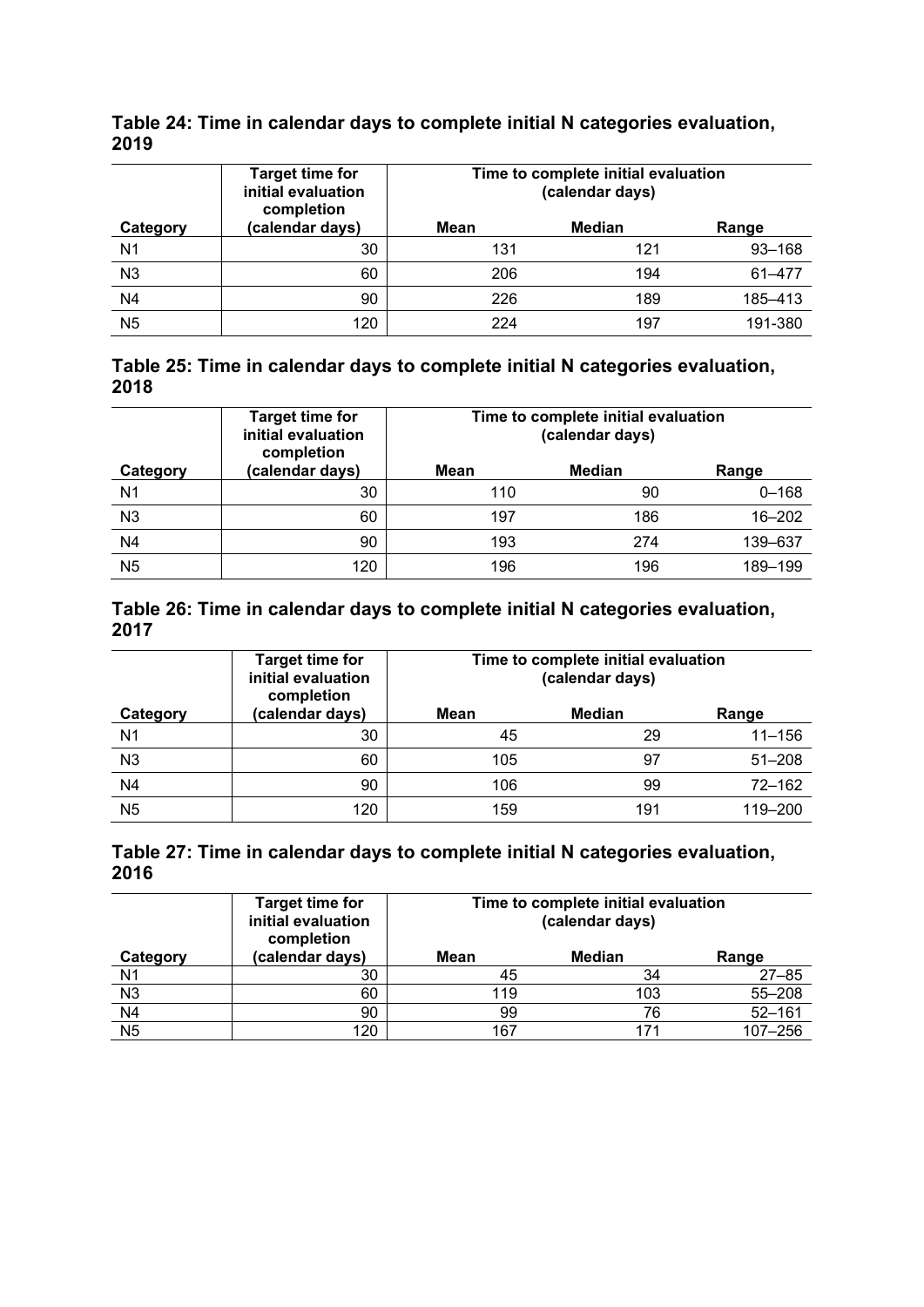#### **Table 28: Percentage of lower risk medicine applications, by N categories, that met the indicative timeframes, 1 January to 30 June 2020**

|                | <b>INE</b> <sup>a</sup>                  |                                    |                                   | RFI <sup>1b</sup>                  | EAI <sub>1</sub> c                       |                                    |
|----------------|------------------------------------------|------------------------------------|-----------------------------------|------------------------------------|------------------------------------------|------------------------------------|
| Category       | <b>Target time</b><br>(calendar<br>days) | Percentage<br>meeting<br>timeframe | Target time<br>(calendar<br>days) | Percentage<br>meeting<br>timeframe | <b>Target time</b><br>(calendar<br>days) | Percentage<br>meeting<br>timeframe |
| N <sub>1</sub> | 30                                       | 0%                                 |                                   | 29%                                |                                          | 0%                                 |
| N3             | 60                                       | 0%                                 | 30                                | 0%                                 | 30                                       | 0%                                 |
| N <sub>4</sub> | 90                                       | $0\%$                              | 30                                | 0%                                 | 30                                       | 0%                                 |
| N <sub>5</sub> | 120                                      | 0%                                 | 60                                | 33%                                | 60                                       | $0\%$                              |

a INE: the time in calendar days for Medsafe to complete the initial evaluation.

b RFI1: the time in calendar days for the sponsor to submit the first request for information (RFI) response.

c EAI1: the time in calendar days for Medsafe to evaluate the first RFI response from the sponsor.

#### **Table 29: Percentage of lower risk medicine applications, by N categories, that met the indicative timeframes, 2019**

|                | <b>INE<sup>a</sup></b>                   |                                    | RFI <sup>b</sup>                         |                                    | EAI1 <sup>c</sup>                 |                                    |
|----------------|------------------------------------------|------------------------------------|------------------------------------------|------------------------------------|-----------------------------------|------------------------------------|
| Category       | <b>Target time</b><br>(calendar<br>days) | Percentage<br>meeting<br>timeframe | <b>Target time</b><br>(calendar<br>days) | Percentage<br>meeting<br>timeframe | Target time<br>(calendar<br>days) | Percentage<br>meeting<br>timeframe |
| N <sub>1</sub> | 30                                       | $0\%$                              |                                          | 30%                                |                                   | 0%                                 |
| N3             | 60                                       | $0\%$                              | 30                                       | 8%                                 | 30                                | 6%                                 |
| N4             | 90                                       | $0\%$                              | 30                                       | 25%                                | 30                                | 13%                                |
| N <sub>5</sub> | 120                                      | 0%                                 | 60                                       | 29%                                | 60                                | 0%                                 |

a INE: the time in calendar days for Medsafe to complete the initial evaluation.

b RFI1: the time in calendar days for the sponsor to submit the first request for information (RFI) response.

c EAI1: the time in calendar days for Medsafe to evaluate the first RFI response from the sponsor.